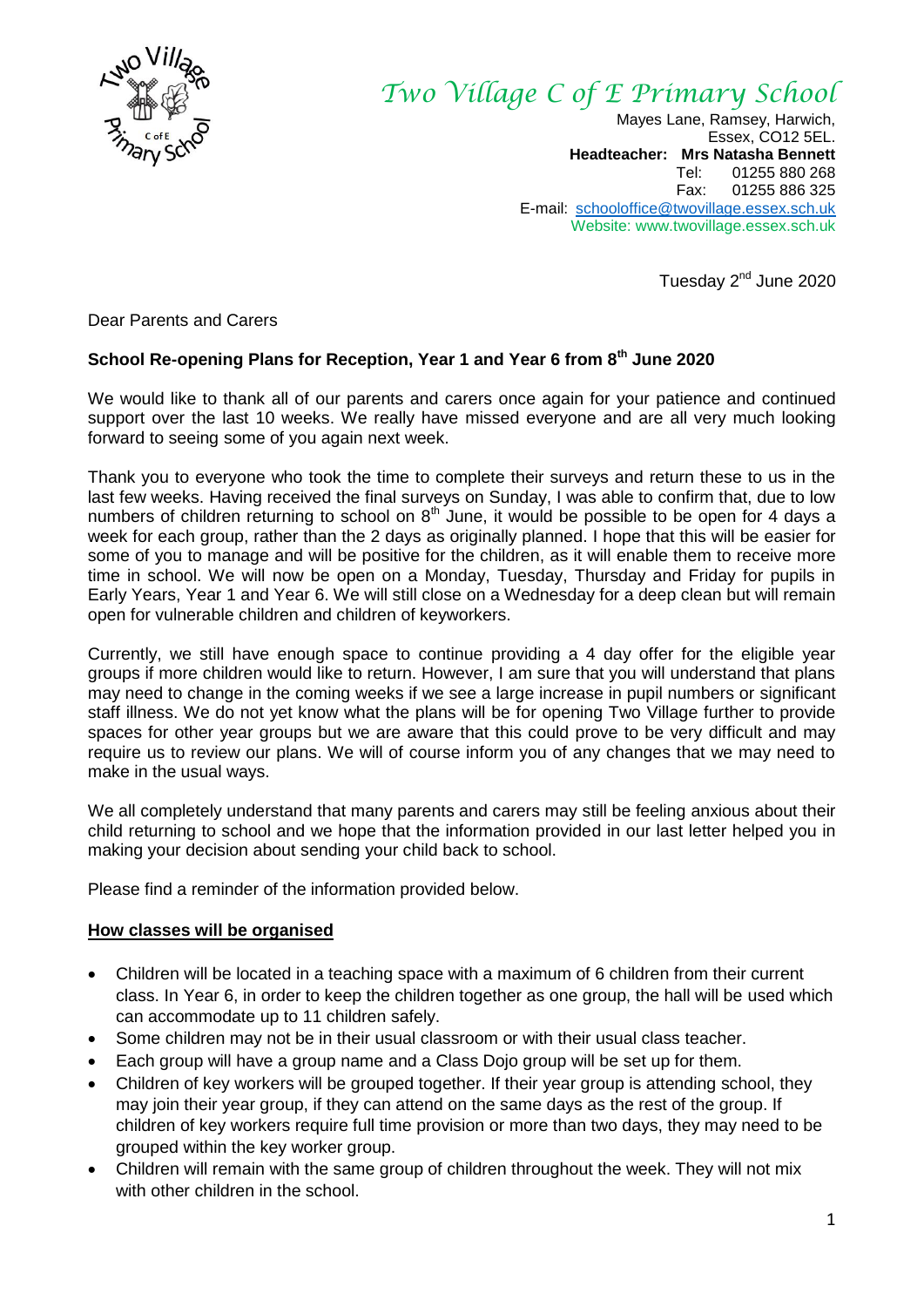- The intention is that groups will be with the same teacher all week, although this cannot be completely guaranteed, particularly if staff become unwell.
- In Reception and Year 1 groups there are likely to be 2 adults supporting. This will usually be a teacher and a teaching assistant.
- Children will be seated 2 metres apart within classrooms and encouraged to remain 2 metres apart when outside.
- In Reception groups, half of the group will spend time outside at various points (weather permitting) to aid social distancing, which we know will be most difficult for this year group.
- Children will be able to access the outdoor environment throughout the day, between set break and lunch times.

| <b>Group Name</b> | <b>Group Type</b>                          | <b>Staff</b>                                                           | Room        |
|-------------------|--------------------------------------------|------------------------------------------------------------------------|-------------|
| Hedgehogs         | $EY \times 5$                              | Mrs Styant and Mrs Vaclavik                                            | EY          |
| Squirrels         | $EY \times 5$                              | Miss Barker and Mrs Warner/Mrs Willis                                  | Y2          |
| Rabbits           | Y1x4                                       | Miss Brooks and Mrs Gravenor                                           | Y1          |
| <b>Badgers</b>    | Y1x3                                       | Miss Brunning and Mrs Manning                                          | Y3          |
| Owls              | $Y6 \times 8$                              | Miss Thompson and Mrs Watkinson (3<br>days only - Forest School Focus) | <b>HALL</b> |
| Foxes             | Keyworker /<br>Vulnerable<br>Varied number | Mr Cornell and Miss Herbert                                            | Y5          |

#### **Cleaning/Health and Safety**

- The school has been deep cleaned during the partial closure period and is being deep cleaned again this week.
- The school will also be deep cleaned on a Wednesday and a Friday evening each week.
- Regular enhanced cleaning will take place throughout the school day particularly of toilets, hard work surfaces, door handles and light switches.
- Children will wash their hands in designated areas (usually within their own room) frequently throughout the day. They will be reminded how to wash their hands with regular reminders provided by staff and posters displayed around the school.
- Hand sanitiser will be available in all classrooms.
- Each group will have a separate designated toilet for use throughout the day. These will be labelled for clarity.
- Children will use only their external door for the majority of the day. They will only need to move into the inner area of the school (atrium/corridors) to use the toilet. Only one child from each group will be able to leave the room to use the toilet at one time. Corridor areas will be monitored by the group leader before children leave the classroom.
- Classrooms will be well ventilated.
- All soft furnishings and cushions will be removed from the classrooms
- We will always try to maintain safe distancing in school but please be aware this will be challenging, especially with our younger children, and therefore **may not always be possible**.
- There is no expectation that staff will routinely wear face coverings. However, staff may wear PPE in very specific circumstances
- Please also note that, especially with our younger children, it is possible that a member of our staff may have to comfort your child if they become distressed.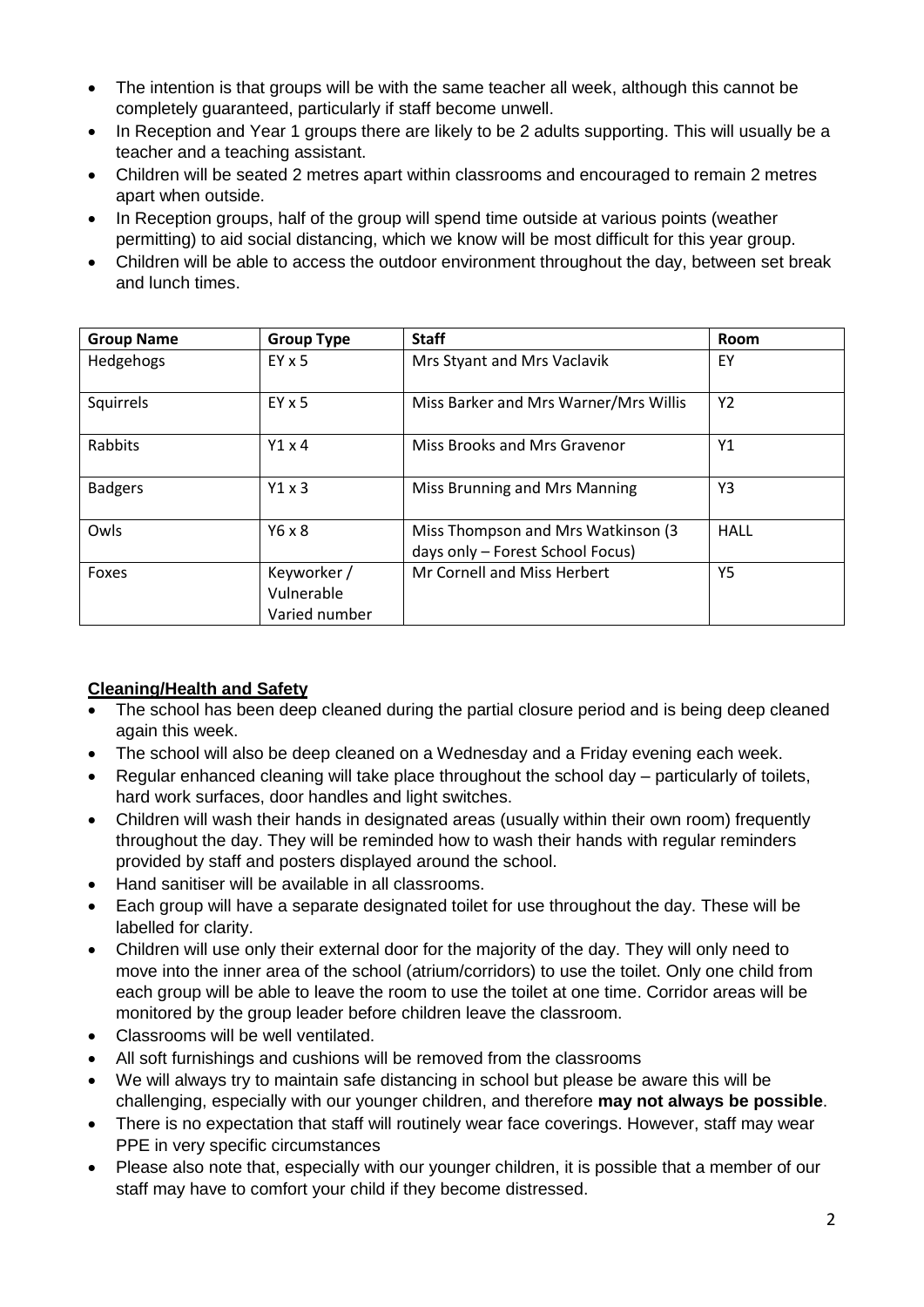### **Lunchtime/Breaktime**

- Meals will be provided for any pupils who require these, including free school meals and universal free school meals for pupils in Reception and Key Stage 1
- Initially, we will only be providing children with a cold option for health and safety reasons.
- Free School Meal Vouchers will continue to be provided for pupils who are not attending school.
- Pupils will eat their lunch in their classroom or, wherever possible, outside. Tables will be cleaned thoroughly before and after use.
- Children who do not want a meal provided by the school should bring in a labelled packed lunch box which will be kept with them.
- All children should also bring a **labelled water bottle** with them each day for use at lunchtime and during the school day. Water bottles should be full as there will be no access to water fountains.
- No Tuck Shop will be available for snacks at break so a snack should be provided within your child's lunchbox or in a **small plastic bag/container**.
- Groups will have staggered break and lunch times to ensure that groups do not mix.
- 2 groups will be permitted to use the field during each break. The field will be split in half with a two metre corridor through the middle to keep groups separated.
- No equipment will be used by children outside during break/lunch, including the climbing frame, climbing wall or pirate ship.

### **What will children need to bring/wear?**

- **Children do not need to wear school uniform**.
- Children will be able to wear comfortable clothes to school that are easy to wash. These should be clothes that are suitable for physical activity e.g. trainers, leggings, jogging bottoms, shorts and T Shirts.
- Clothes should be washed at the end of each day and clean clothes should be worn each day.
- Children will be provided with their own stationary/equipment in a labelled plastic wallet so do not need to bring anything to school – other than their lunch, snack, water, a coat or/and sunhat (as required)
- **Children must not bring a school bag/books to school**.
- **Please apply sun cream before school** (as required) as we will not be able to do this in school.
- Children will not be able to bring school books backwards and forwards from school/home. A set of books will be provided for Reception and Key Stage 1 pupil on their first day in school. These should be used for a fortnight and then returned when requested.

### **The start/end of the day**

- In order to reduce the number of people at the school gates, we have staggered start times and finish times and will be making use of both entrances to the school. Only up to six children will use each entrance/exit at each allocated time.
- **Children should be brought to school and collected from school by an adult. Only one person should attend to drop off or collect their child/children.**
- Group Leaders will wait for their group at the appropriate entrance and children will be escorted to their room.
- Children arriving at the front of the school who travel by car will be asked to sit in their car within a queue outside the school entrance and children will be delivered in order, one by one, to the group leader who will organise the children on the grass, encouraging them to remain 2 metres apart. Anyone who walks to school and enters via the front entrance should wait on the path with their child until their child is called over. If there are other families waiting on the path,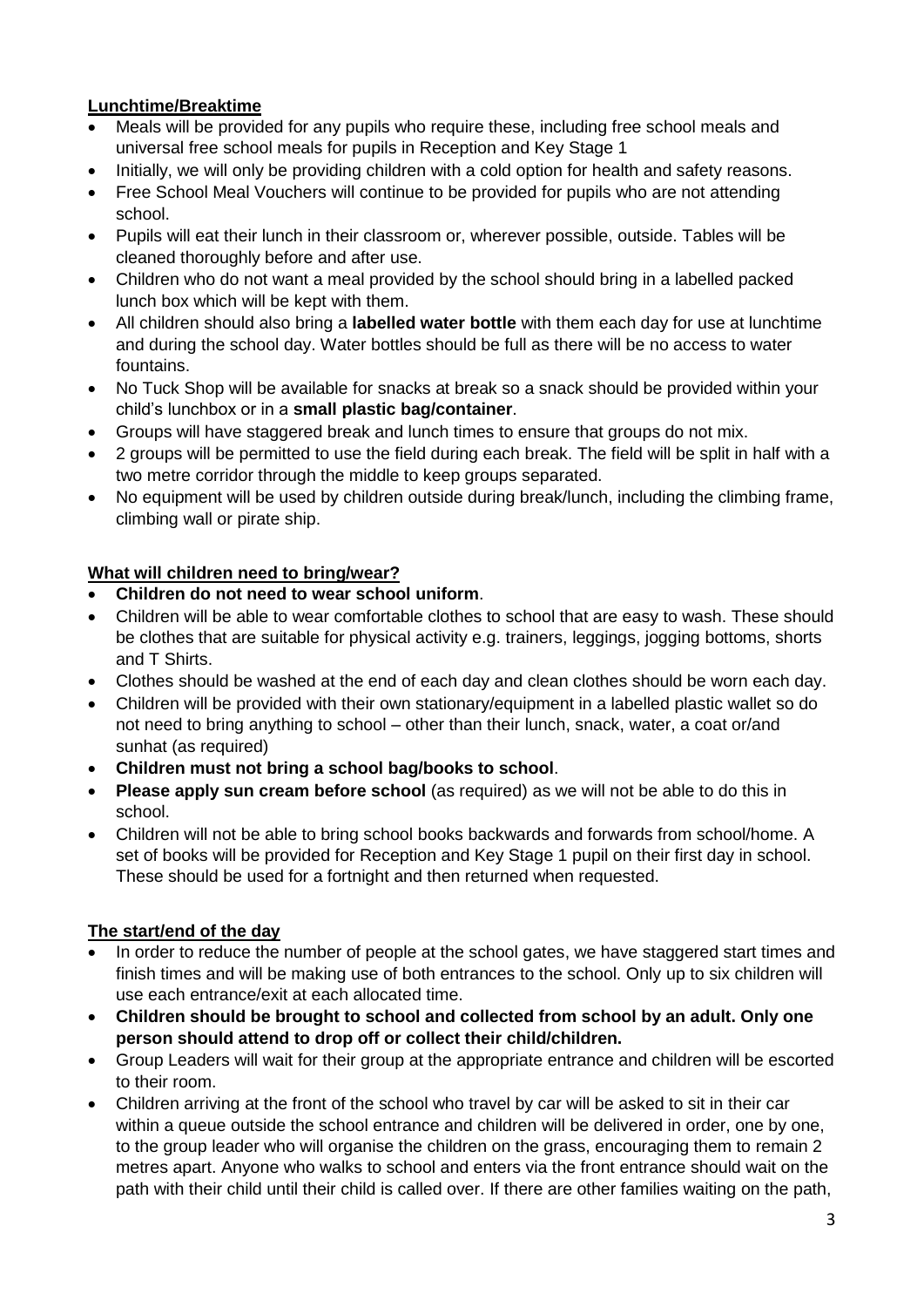please ensure that you remain 2 metres away from them. The children will then be escorted into their class.

- Children who arrive at the back of the school will be delivered, by their parent/carer, to a designated labelled space (2 metres from one another) on the field (path if wet) and called over by their class teacher to enter their classroom one by one. Parents must leave the site one by one, observing 2 metre social distancing at all times.
- No parents may access the rest of the school site at any of these times unless there is an emergency or you are asked to attend by school staff.
- Children will be collected at the end of their school day in the same way. At the front of the school, parents/carers who have driven should wait in their cars for the group leader to send their child over and parents/carers who have walked should wait on the path, ensuring that they are observing social distancing rules. Parents/carers collecting children from the back gate will be asked to wait in designated labelled spaces, 2 metres apart, for their child to be sent over to them.
- If you are using the back entrance/exit, it would be easier if you did not bring younger siblings, who are not attending school, when you drop off/collect your child/children. However, we do appreciate that this may be difficult for some people so they may need to do this. If this is necessary, please ensure that your younger child is able to remain in the designated drop off/collection area with you and that you can ensure that you maintain a 2 metre distance from anyone else. If you are dropping off or collecting from the front entrance, this will not be a problem as you/your child will not need to leave the car.
- You will be provided with an entrance/exit and start/finish time. **You may only use your allocated entrance/exit at the given time and must be at this point on time to ensure the safety of the whole school community.**

| <b>Arrival times</b>      | 8.30  | 8.45  | 9.00  | 9.15  |
|---------------------------|-------|-------|-------|-------|
| <b>Departure</b><br>times | 14.15 | 14.30 | 14.45 | 15.00 |

### **Access to the school**

- Parents and carers should not need to enter the school site, unless there is an emergency or they are requested to attend by school staff. Children will be dropped off at and collected from the designated areas at the front and back of the school, as explained above.
- **Parents/carers should not come to the school office as this will be closed to visitors**.
- If you have a query, concern or need to share something with the school, this should be done by telephone or email.
- To pay for school meals, please put any money/cheques in a clearly labelled envelope which can be placed in a box provided by the group leader when delivering your child in the morning.

### **Home Learning**

- For those children in Years 2, 3, 4 and 5 and for those in Reception, Year 1 and 6 who do not return to school on 1<sup>st</sup> June, we will continue with home/remote learning.
- Teachers will continue to set work as they have done previously using Seesaw but are unlikely to be able to provide the same level of feedback for pupils at home and may not be able to provide quite the same quantity of work. However, there are also lots of resources available for home learning online which can be found on our school website.
- If you are having any difficulties accessing home learning, please let us know and we will do what we can to support you and your child. It may be possible to provide some packs of work in these situations.
- All of our class teachers will have a group responsibility for 4 days each week so will do their best to respond to queries on a Wednesday or before/after school. Please be aware that you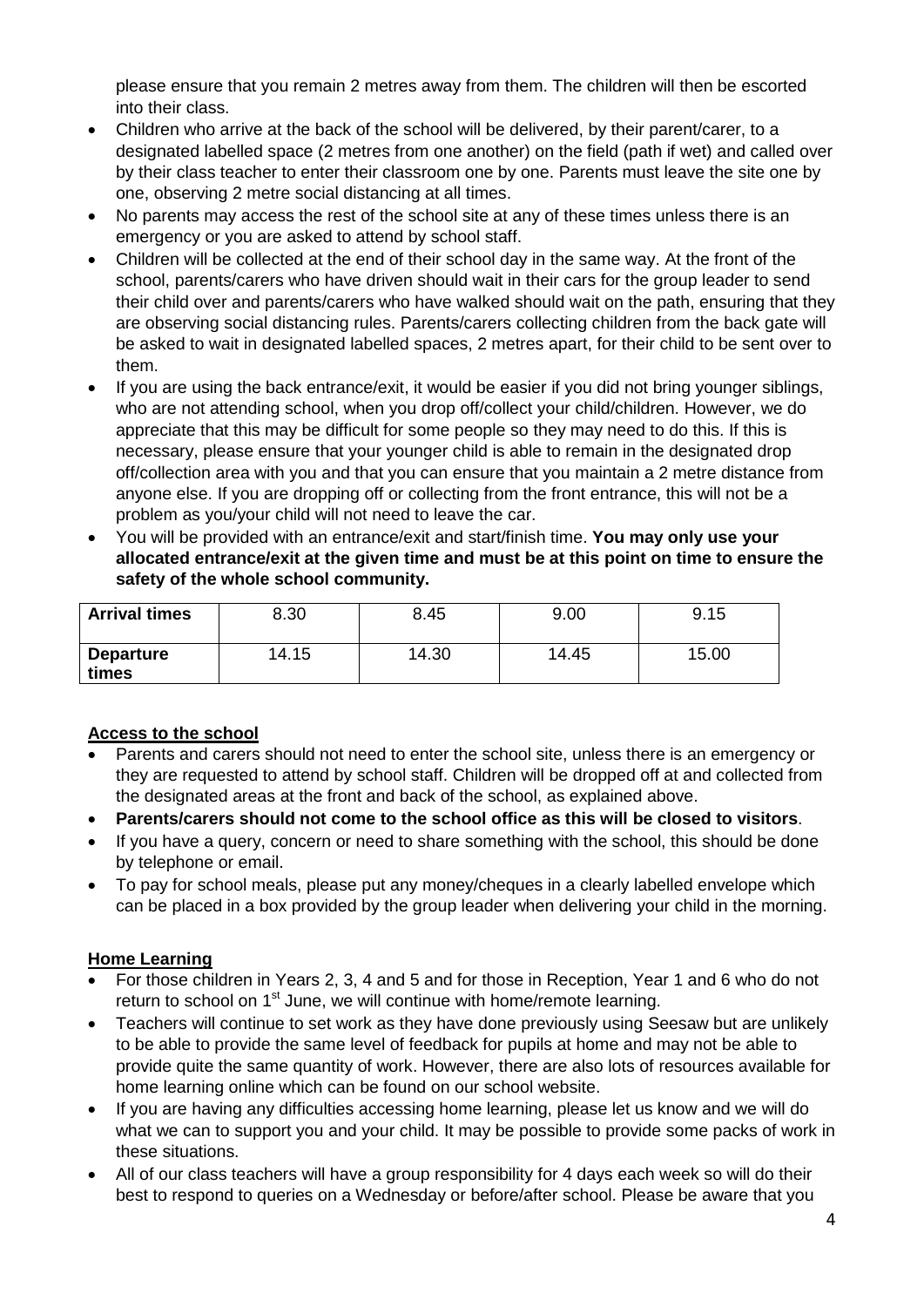may not get an immediate response but be reassured that they will get back to you when they are able to do so.

 If your child is not attending school we will need to maintain regular contact with you. Therefore, if a class teacher has not heard from you or your child in any one week, either through Seesaw or Dojo, they are likely to need to phone you. Families who have been receiving a weekly phone call during lockdown will continue to receive these if their child is not attending school.

### **Behaviour**

- Temporary behaviour guidelines will be in place which will clearly outline school expectations and consequences for breaching guidelines, including those that risk the safety of children and staff. All staff and parents/carers will receive a copy of this along with a Home School Agreement.
- Pupils who pose a risk to safety may need to be collected by an adult and leave the school site.

# **What will happen if any children or staff show any symptoms of Covid 19?**

 The Headteacher will be informed as soon as possible – either by a member of staff, if this happens in school, or by the parent if the child is at home.

## Symptoms shown in school

- The child showing symptoms will be escorted safely to be isolated in a separate room, designated for this purpose. A member of staff will supervise the child from outside of the room and the parent will be called.
- If the child becomes seriously ill the emergency services will be contacted.
- If a member of staff is displaying symptoms, they will leave the school site as quickly as possible. Back up staff will be asked to cover the group being led if required.
- The rest of the affected group will go outside as soon as possible and move to another room if available or remain outside if weather permits.
- Any children showing symptoms will have access to testing (guidance will be provided) and their parent/carer must inform the school as soon as their results are available.
- Cleaners and the caretaker will be informed immediately to ensure the possibility of a deep clean of the classrooms used.
- Parents of children in the same group will be informed by telephone as soon as possible and all other parents will be informed by email/letter.
- The affected child must self-isolate for 7 days. Their fellow household members should selfisolate for 14 days.
- All staff and pupils have access to a test if they display symptoms or coronavirus.
- Where the child or staff member tests positive, the rest of the class will be sent home and advised to self-isolate for 14 days

# Symptoms shown at home

- **The parent/carer of any child showing any symptoms must inform the school as soon as possible and the child must remain at home.**
- The rest of the child's group will be relocated to another room if possible/or to work outdoors to allow for cleaning – as soon as confirmed.
- The cleaning team/caretaker will be informed to ensure a deep clean is organised as quickly as possible.
- The child will have access to testing (quidance will be provided) and their parent/carer must inform the school as soon as results are available.
- Parents of children in the same group as the affected child will be informed by telephone as soon as possible and all other parents will be informed by email/letter.